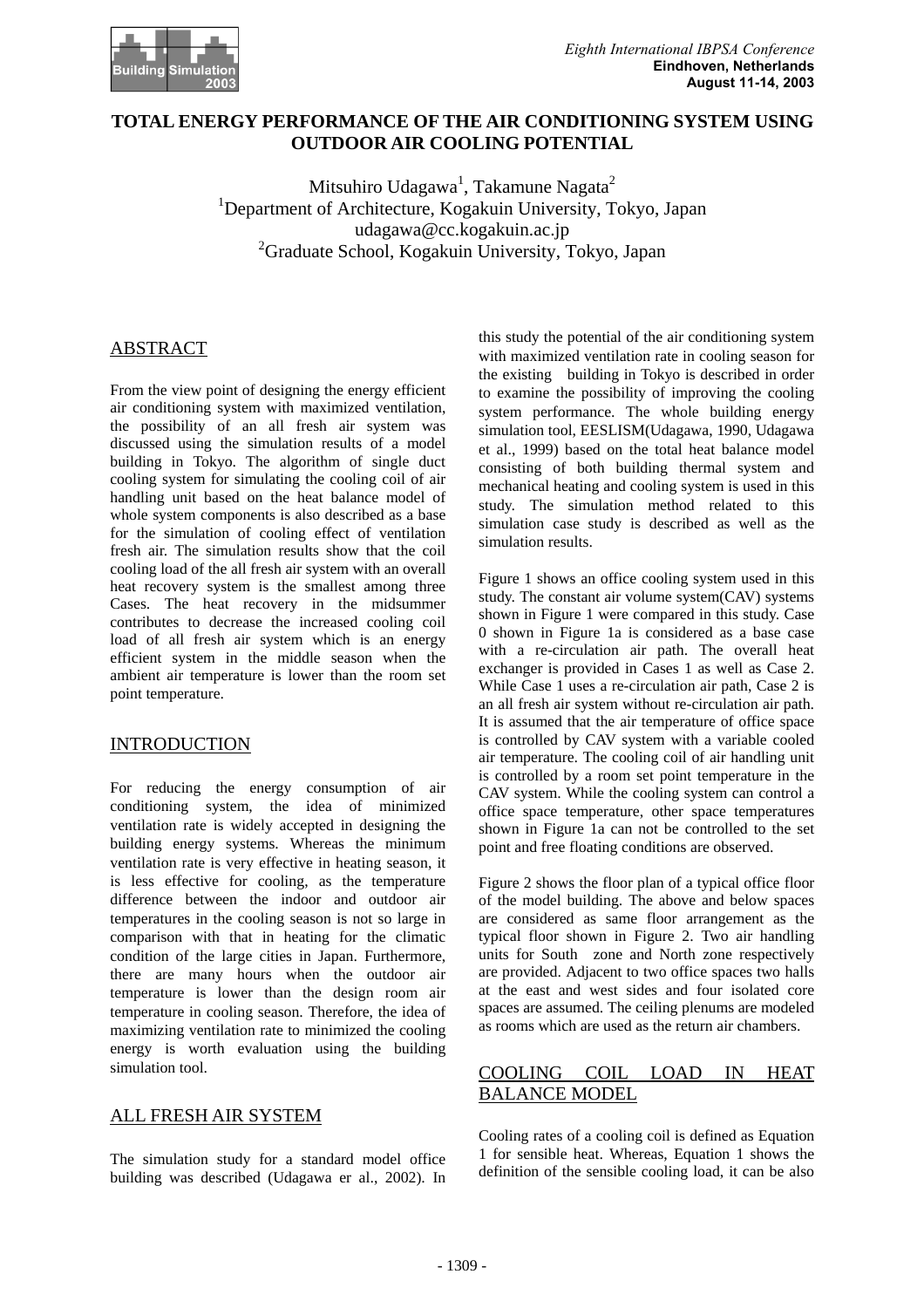used to calculate the cooling coil loads combined with heat balance equation of building thermal simulation model and components of cool air distribution system. Usually, the cooling coil load is calculated as a sum of the cooling loads of the rooms supplied from the air handling unit and ventilation air cooling load of the air handling unit, the cooling coil load calculated from the heat balance models of system components can be simulated with consideration of control strategy and effects of system components on the coil load (Udagawa, 1999)

$$
Qloads = CaGc(Tcout - Tcin)
$$
 (1)

In order to calculated the coil load using the heat balance model, the basic equations of each system component used in EESLISM are necessary. The components of air conditioning systems other than cooling or heating coil are room, branching and converging elements of duct system and heat exchanger for heat recovery.

The heat balance of a room air is expressed with Equation 2. Where Equation 3 shows a cooling or heating rate due to the air flow from an air conditioning system or adjacent spaces. The mathematical operation on Equation 2 combined with the equations of unsteady state heat conduction of walls, the thermal model of windows and radiation interchange between room surfaces Equation 4 can be conducted using the coefficients,  $RMT_{i,j}$  and  $RMC_i$ conducted from the heat balance equations of whole building elements. Equation 4 is used as a component model of room thermal calculation model for room air temperature or heat load (Udagawa 1986, 1993).

$$
RM_{i} \frac{dTr_{i}}{dt} = \sum A_{i,n} h_{c,i,n} (Tr_{i} - Ts_{i,n})
$$
  
+ $Qrmc_{i} + CaGo(Ta - Tr_{i}) + \sum Qd_{i,k}$  (2)  
 $Qd_{i,k} = CaGd_{i,k} (Td_{i,k} - Tr_{i})$  (3)  
 $\sum_{j}^{Nroom} RMT_{i,j} Tr_{j} - CaGo(Ta - Tr_{i}) - \sum_{k}^{Ndi} Qd_{i,k}$  (4)  
= $RMc_{i}$ 

Branching and converging elements of duct system are important to define flow path of the conditioned air. For a converging duct, heat balance is expressed by Equation 5, while a branching duct the heat balance equation is not necessary as a system component model, since fluid temperatures at the inlet and outlets are the same for branching element.

$$
\sum G_i \text{Tim}_i = \left(\sum G_i\right) \text{Four} \qquad (5)
$$

Sensible heat recovery rate at a heat exchanger used in air conditioning to heat exchange between the

exhausting air and the fresh air is expressed using Equations (6a) and (6b), respectively.

$$
Qhex_s = CaGex(Tex_{out} - Tex_{in})
$$
\n
$$
= \varepsilon_{exs}(CaG)_{min}(Ta - Tex_{in})
$$
\n
$$
Qhex_s = CaGo(Toa_{out} - Ta)
$$
\n
$$
= \varepsilon_{exs}(CaG)_{min}(Tex_{in} - Ta)
$$
\n(6b)

Heat gain of duct system or fan can be included in the simulation model. For the calculation of heat gain of a duct element or a fan, the steady state heat balance model is used. Heat gains from the supply fan and return fan are considered in this simulation as shown in Figure 1.

#### MOISTURE BALANCE MODEL AND HUMIDITY SIMULATION

Room humidity in air conditioned space is necessary for the simulation of cooling system as the cooling load the space consists of both sensible and latent heat. Usually room heat load calculation as well as cooling coil calculation, the room humidity of conditioned space is assumed to be kept at a set point. However, when chilled cooling coil is used without reheat coil, it is impossible to meet the assumption of a constant room humidity. The humidity of the cooled space should be considered as a free floating value as the result of temperature control strategy of the air conditioning system.

The humidity is simulated using the moisture balance models which correspond to the sensible heat balance models of each system components. The moisture balance of a cooling coil corresponding Equation 1 is expressed by Equation 7. Whereas the outlet temperature  $T_{C_{out}}$  is controlled to keep the set point either CAV system, the outlet humidity can not be controlled in a chilled cooling coil. However, a simple assumption of the constant outlet relative humidity is useful for the simulation model of the dehumidifying cooling coil. The outlet relative humidity is kept at a constant value of 90-95% for the normally operated air conditioning systems. Using this assumption and linear approximation of the relationship between temperature and humidity ratio of moist air as shown in Equation 8, Equation 9 can be used for the component model of the latent heat load of a cooling coil.

$$
Qload_l = rGc(Xc_{out} - Xc_{in})
$$
 (7)

$$
Xc_{out} = f_0 + f_1 Tc_{out} \tag{8}
$$

$$
Qloadl = rGc(f0 + f1Tcout - Xcin)
$$
  
= rGc(Xc<sub>out</sub> - Xc<sub>in</sub>) (9)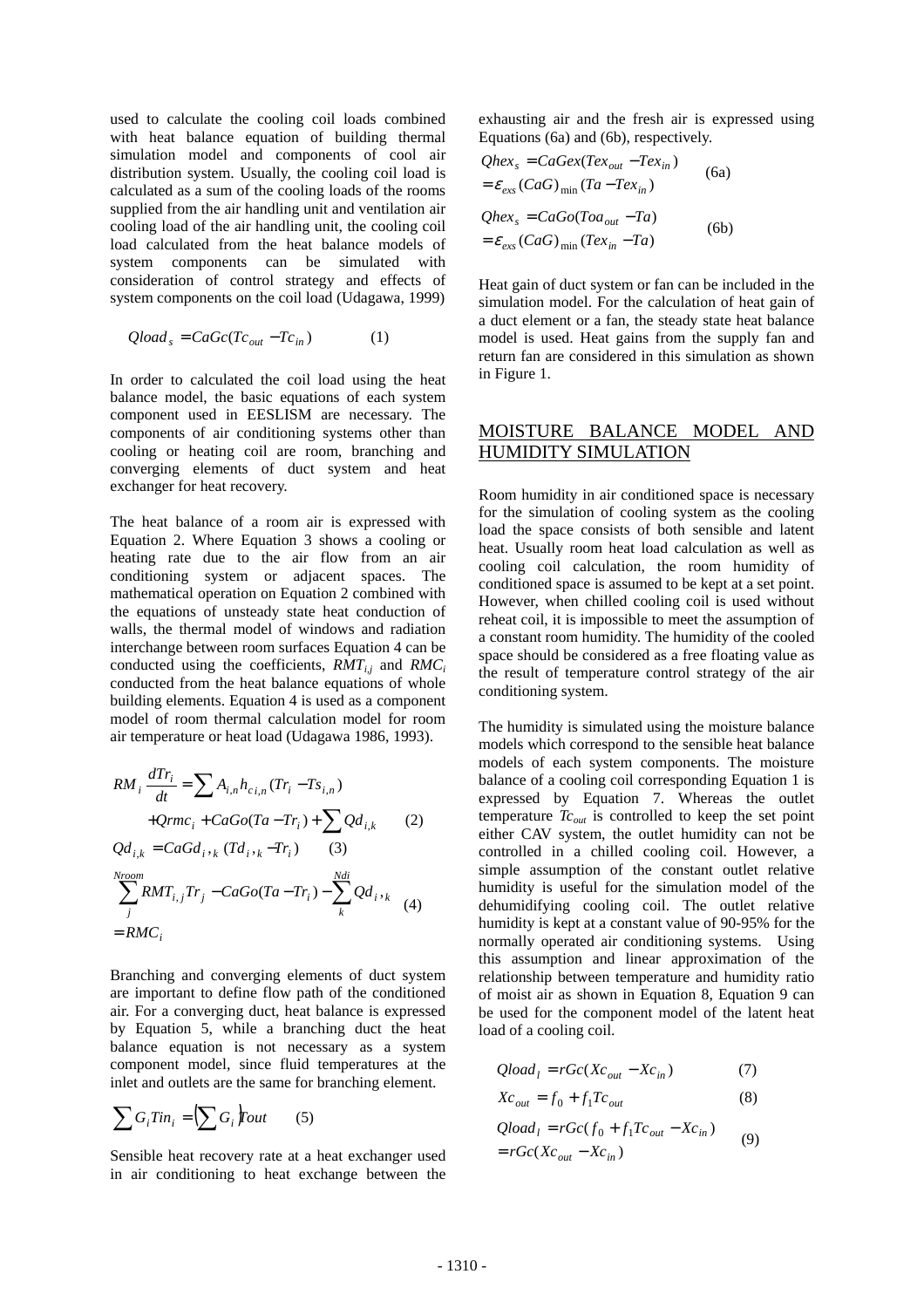As far as moisture absorption at a room surface is not considered, the moisture balance of room air is expressed with Equation 10. Using the finite difference approximation, Equation 12 can be used as the calculation model to be combined with total system simulation model. The coefficients, *RMXi* and *RMXC<sub>i</sub>* can be conducted from the finite difference approximation of Equation 10. Equation 11 corresponds to Equation 3.

$$
RMW_i \frac{dXr_i}{dt} = Wrmc_i + Go(Xa - Xr_i) + \sum Wd_{i,k}
$$
\n(10)  
\n
$$
Wd_{i,k} = Gd_i, _k(Xd_i, _k - Xr_i)
$$
\n(11)  
\n
$$
RMX_i Xr_i - Go_i(Xo - Xr_i) - \sum_k^{Ndi} Wd_{i,k} = RMXC_i
$$
\n(12)  
\n(12)  
\n(12)  
\n(13, ..., Nroom)

While for the converging duct Equation 13 corresponds to Equation 5, the calculation models for duct and fan are not necessary as the outlet humidity ratio is same as the inlet humidity ratio.

$$
\sum G_i X in_i = \left(\sum G_i\right) X out \tag{13}
$$

For the overall heat exchanger used to heat recovery both sensible and latent heat, Equations 14a for an exhaust side and 14b for a fresh air intake side are used for the simulation model. Equations 14a and 14b are based on enthalpy, they are used in the simulation algorithm to express the heat balance of a overall heat exchanger using temperatures and humidity ratios instead of enthalpy as shown in APPENDIX.

$$
Qhext = Gex(hexout - hexin)
$$
\n
$$
= \varepsilon_{ext}(G)_{min}(ha - hexin)
$$
\n(14a)\n
$$
Qhext = Goa(hoaout - ha)
$$
\n
$$
= \varepsilon_{ext}(G)_{min}(hexin - ha)
$$
\n(14b)

## VENTILATION RATE AND COOLING COIL LOAD

The simulation was carried out for the model building from April to October when considerable amount of room cooling load is expected. The internal heat generations caused by lighting equipment and office equipment are assumed as shown in Figure 2. The minimum ventilation rate of 20m<sup>3</sup>/hour/person is assumed for the Cases 0 and 1 for all seasons. The weather data of Tokyo based on AMeDas weather data set were used.

The cooling operation of the air conditioning system is assumed daily from 9:00 to 21:00 except on Sunday. The room set point for the office room is 26 C in the summer season from July 1 to September 15 and 24 C in the middle season from April 1 to November 30 except for the summer season. Other space temperature and all the humidity are free floating even in the cooling time.

The ventilation rates for three Cases in Table 1 corresponding to Figure 1 were compared. As the office space is divided into two zones provided with each air conditioning system shown in Figure 1, the simulation model of two sets of air conditioning systems were combined with building thermal model in the simulation.

All the system components shown in Figure 1 are described with Equations 1 to 14. For Case 0 the system variables which are shown in Figure 1a as the nodes for the air temperatures and humidities are basically the unknown values. Assuming the CAV system with a set point of the room temperature of the office room, all other system variables are the unknown values to be calculated by solving a set of simultaneous equations consisting to the system components in Figure 1. The flow rates of air at each path of system should be determined at constant rates or scheduled rates. During the free floating hours without air conditioning at night time or on holidays, all room air temperatures and humidities are unknown values, while all other system components related to the air conditioning system are extracted from the simultaneous equations describing the whole system. This process is repeated at each time step during the simulation period.

The simulation results are shown in Figures 3 to 6. Figure 3 shows the daily total cooling load of two office spaces calculated defined by Equations 1 and 7. The room heat loads for three Cases are the same as room heat load is not influenced by the ventilation rate in air conditioning system. The room heat load is always cooling from April to November due to internal heat generation from office spaces , while the coil loads are different depending on the ventilation rate or the heat recovery. As shown in Figure 6 there are only small difference between the cooling coil loads of the North and South zones, the cooling coil loads are discussed for the total of two zones.

Figure 4 show the examples of hour by hour results in a hot typical week in July . While the temperature is kept at a constant of 26 C during cooling period, the relative humidity varies around 40-50% The results of a typical week in the middle season are shown in Figure 5. Whereas on October 15 and 16 the room temperature as well as humidity vary as the outdoor air temperature is lower.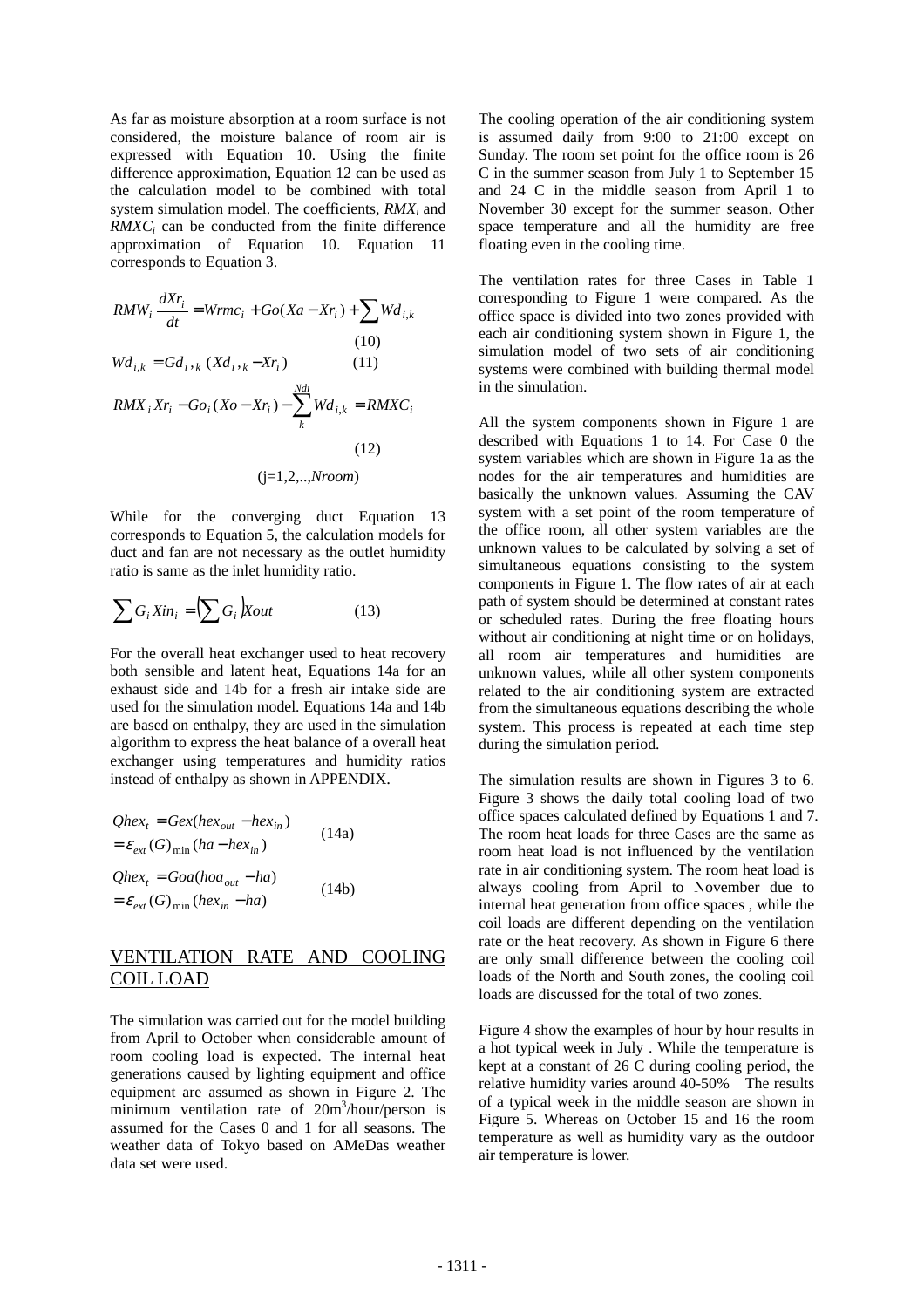The seasonal heat loads of the cooling coils are compared as shown in Figure 6. Figure 6 shows that the Case 2 using the all fresh air system shows the smallest seasonal coil cooling load because of the cooling effect of ventilation air in the middle season. Cases 0 and 1 show the similar results, whereas the total cooling load of Case 0 is slightly greater than that of Case1. The effect of the total heat recovery system is not so large for the seasonal cooling load.

#### **CONCLUSION**

Algorithm of a single duct cooling system for simulating the cooling coil load is described as a base for the simulation of cooling effect of ventilation fresh air. The algorithm is useful to simulate the cooling coil load considering system control strategy and total thermal performance of building thermal model. In addition, the presented algorithm can be used to simulate the room thermal environment considering free floating behavior of the room humidity of air conditioned space with single duct cooling system

. The simulation results of the model building in Tokyo shows that the energy requirement for the cooling shows the smallest seasonal value when the all fresh air system is used combined with an overall heat recovery system among three Cases. The heat recovery in the midsummer summer season is effective to reduce the increased cooling coil load by the increased ventilation rate compared to the minimum ventilation rate.

This result also suggests that the importance of dehumidification in the cooling system with large ventilation rate, while the decreasing of the sensible cooling load is expected. Whereas the combination of all fresh air system in the middle season and the minimum ventilation rate in the midsummer season may be the most suitable for the seasonal cooling load reduction, the all fresh air system has the advantage considering the simple control strategy since the return path and the switching control is not necessary and better indoor air quality throughout entire cooling season.

# **REFERENCES**

Udagawa, M, Roh, H., Maximizing the ventilation rate for cooling energy reduction, Advances in Building Technology, Vol.2, 1367-1374, 2002 Udagawa, M., Sato, M., Energy simulation of residential houses using EESLISM, Proceedings of Building Simulation '99, Vol.1, 91-98, 1999. Udagawa, M. Simulation of room thermal environment and energy use of residential buildings. Proceeding f International CIBW 67 Symposium,

1990

Udagawa, M., Simulation of panel cooling systems with linear subsystem model, ASHRAE Transactions, Vol. 99, Part 2, 1993 Udagawa, M., Calculation Methods of Air-Conditioning Systems with personal Computers, Ohm-sha (Tokyo), 1986 (in Japanese)

## NOMENCLATURE

*A*: surface area,  $m<sup>2</sup>$ *Ca*: specific heat of air, J/kgK *Cs*: specific heat of moist air, J/kgK *Cv*: specific heat of water vapor, J/kgK *Gi*: flow rate of converging flow path *i*, J/kgK *Gc*: cooling coil flow rate of air, kg/s *Go*: flow rate of infiltration air, kg/s *Gd*: flow rate of diffuse air or inlet air, kg/s *Goa*: flow rate of fresh air, kg/s *Gex*: flow rate of exhaust air, kg/s *hc*: convective heat transfer coefficient at room surface, W/K *hex,hoa*: specific enthalpy of exhaust air and fresh air of overall heat exchanger, respectively, J/kg *Qd*: heat supply rate by the air flow into a room, W *Ormc:* convective heat from internal heat generation sources, W *Qload*: heat load, W *Qhex*: rate of heat exchange, W *RM*: heat capacity of room air, J/K *RMW*: moisture capacity of room air, kg/(kg/kg) *t*: time, s *Tr*; room air temperature, C *Ts*: room surface temperature, C *Ta*: ambient air temperature, C *Td*: diffuse air or inlet air temperature to a room, C *Tex*, *Toa*: temperatures of exhaust air and fresh air of overall heat exchanger, respectively, C *Tc*: coil air temperature, C *Tin, Tout*: air temperatures of converging duct, C *Xr*: room air humidity ratio, kg/kg *Xa*: ambient air humidity ration, kg/kg *Xd*: diffuse air or inlet air humidity ratio to a room, *Xex*, *Xoa*: humidity ratios of exhaust air and fresh air of overall heat exchanger, respectively, kg/kg *Xc*: coil air humidity ratio, kg/kg *Xin, Xout*: air humidity ratio of converging duct, kg/kg *r* : latent heat of vaporization of water, J/kg *Wd*: moisture supply rate by the air flow into a room, kg/s *Wrmc*: moisture from internal heat generation sources, kg/s  $\varepsilon_{\text{ex}}$ ,  $\varepsilon_{\text{ext}}$  : effectiveness of overall heat exchanger for sensible heat and total heat, respectively, -  $( )_{min}$ : smaller value of two flow rates of a heat

## **Subscripts**

exchanger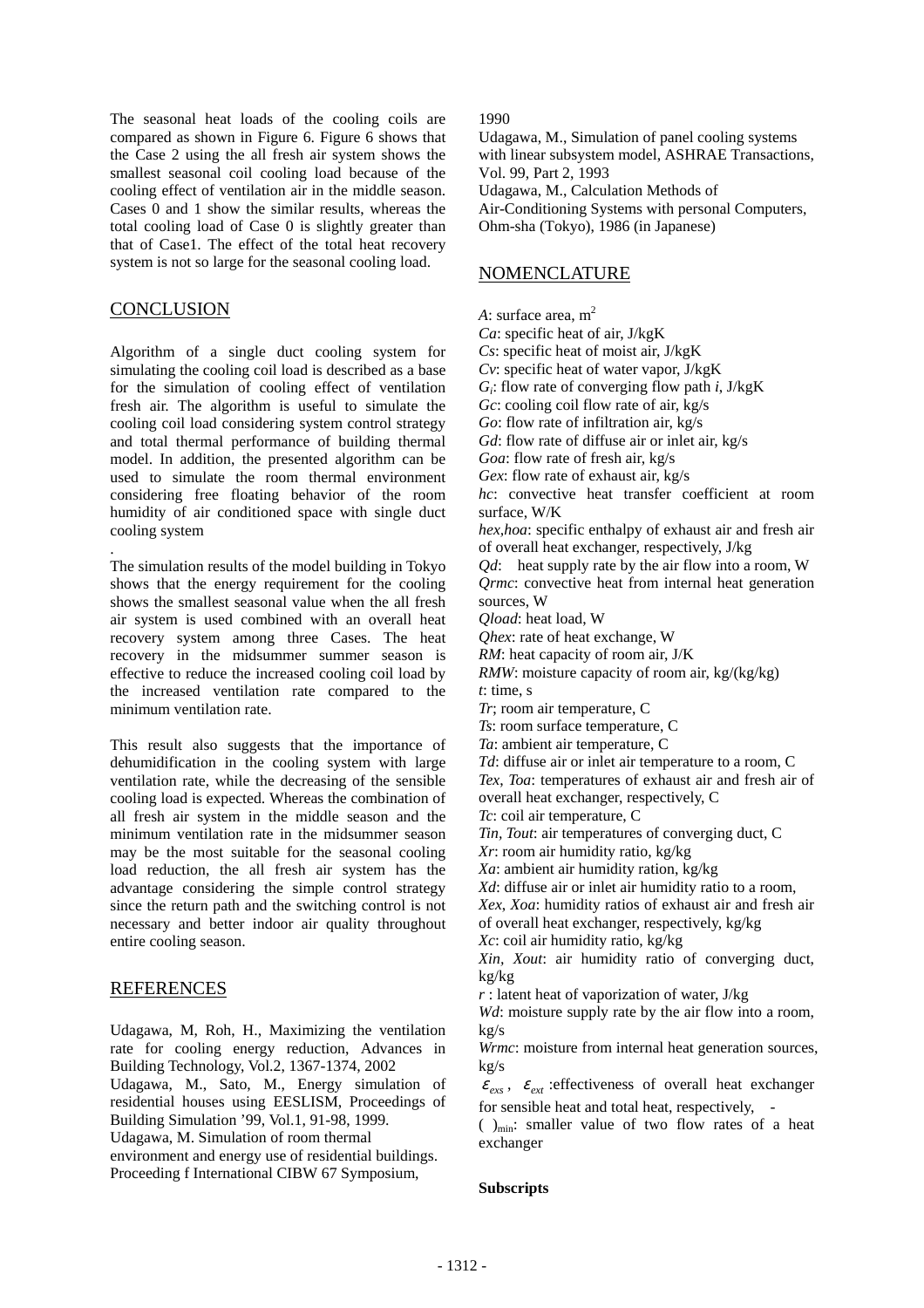*i* or *j*: room or flow path connected to converging duct *n*: surface of room *k*: air flow path of room *i in*: inlet air *out*: outlet air *s*: sensible heat *l*: latent heat *t*: overall heat

#### APPENDIX

#### **Simulation model of over all heat exchanger**:

Using the definition of specific enthalpy shown in Equation A1, Equations 14a and 14b can be expressed with air temperature and humidity ratio instead of enthalpy. As the variation of specific heat of moist air *Cs* is small, *Cs* can be estimated using a humidity ratio calculated at the previous time step.

$$
h = CsT + rX = (Ca + CvX)T + rX \quad (A1)
$$

$$
Qhex_t = Gex(CsTex_{out} + rXex_{out} - CsTex_{in} - rXex_{in})
$$
  
=  $\varepsilon_{ext}(G)_{min}(CsTa + rXa - CsTex_{in} - rXex_{in})$   
(A2)  
 $Qhex_t = Goa(CsToa_{out} + rXoa_{out} - CsTa - rXa)$   
=  $\varepsilon_{ext}(G)_{min}(CsTex_{in} + rXex_{in} - CsTa - rXa)$   
(A3)

Together with Equations A2 and A3, sensible heat balance equations for corresponding to the exhaust side and the fresh air side are necessary.

$$
Qhex_s = CaGex(Tex_{out} - Tex_{in})
$$
\n
$$
= \varepsilon_{exs}(G)_{\min}(Ta - Tex_{in})
$$
\n
$$
Qhex_s = CaGoa(Toa_{out} - Ta)
$$
\n
$$
= \varepsilon_{ext}(CaG)_{\min}(Texas_{inin} - Ta)
$$
\n(A5)

Combining Equations A2 to A5 with the heat and mass balance equations of all other system components and solving the simultaneous equations describing the whole system, the leaving conditions, *Texout*, *Toaout*, *Xexout* and *Xoaout* can be obtained



*Figure 1 System diagrams of simulation Cases.*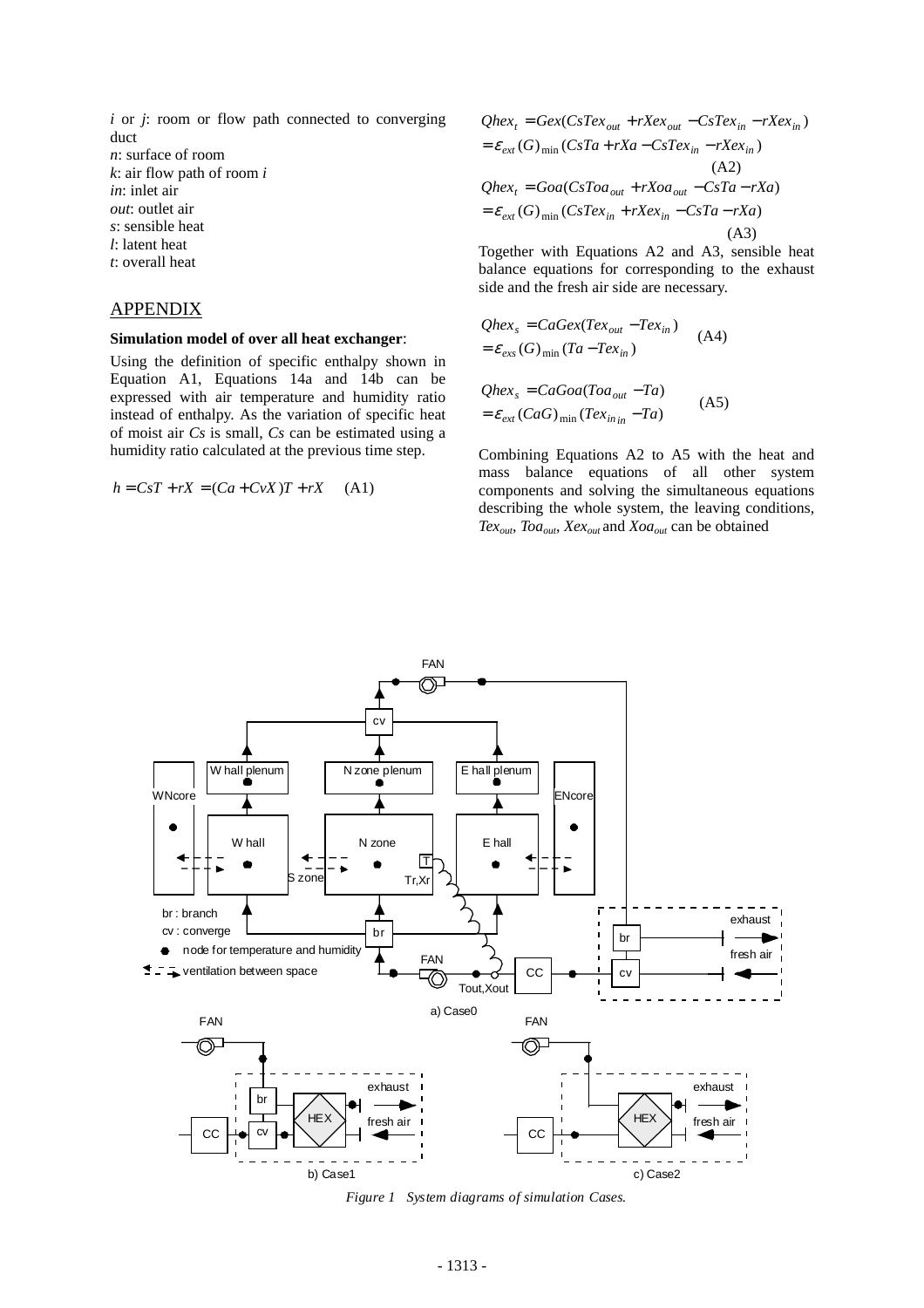| The flow rates the air conditioning system for each gone |                                                         |                                                         |                           |
|----------------------------------------------------------|---------------------------------------------------------|---------------------------------------------------------|---------------------------|
|                                                          | Coil air flow rate                                      | Fresh air rate                                          | Heat recovery             |
| Case 0                                                   | $4600 \text{m}^3/\text{h}$ $(1.27 \text{m}^3/\text{s})$ | $1150m^3/h$ (0.32m <sup>3</sup> /s)                     | no                        |
| Case 1                                                   | $4600 \text{m}^3/\text{h}$ $(1.27 \text{m}^3/\text{s})$ | $1150m^3/h$ (0.32m <sup>3</sup> /s)                     | yes (July $1 -$ Sept. 15) |
| Case 2                                                   | $4600 \text{m}^3/\text{h}$ $(1.27 \text{m}^3/\text{s})$ | $4600 \text{m}^3/\text{h}$ $(1.27 \text{m}^3/\text{s})$ | yes (July $1 -$ Sept. 15) |

*Table 1 Air flow rates the air conditioning system for each zone* 

\* Above flow rates for each zone(South and North zone, respectively)

\*\* 10 % of the coil flow rate is supplied to the east and west halls.



*Figure 2 Floor plan and cross section of model building*.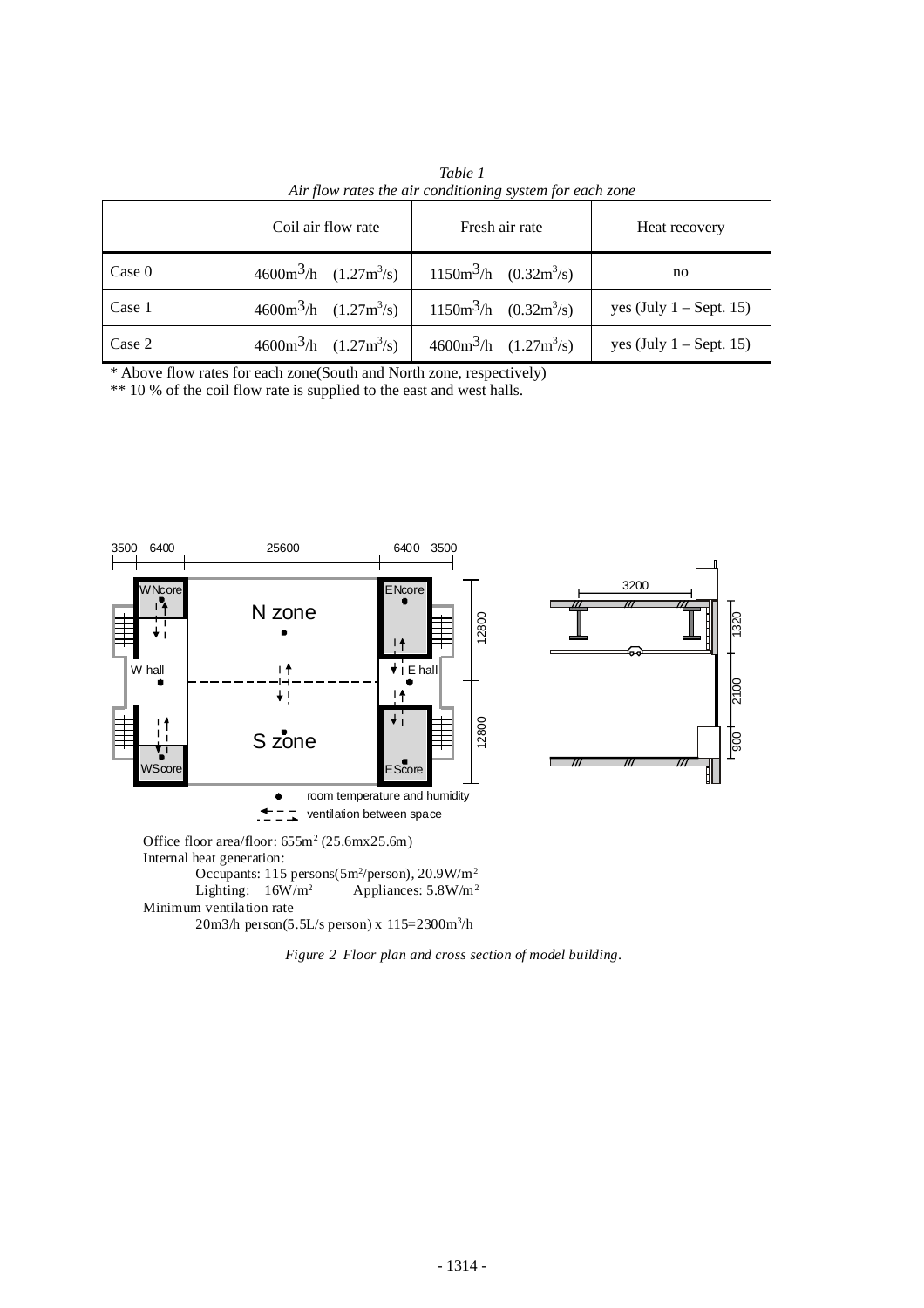

*Figure 3 Seasonal variation of daily coil heat loads for total floor area.*